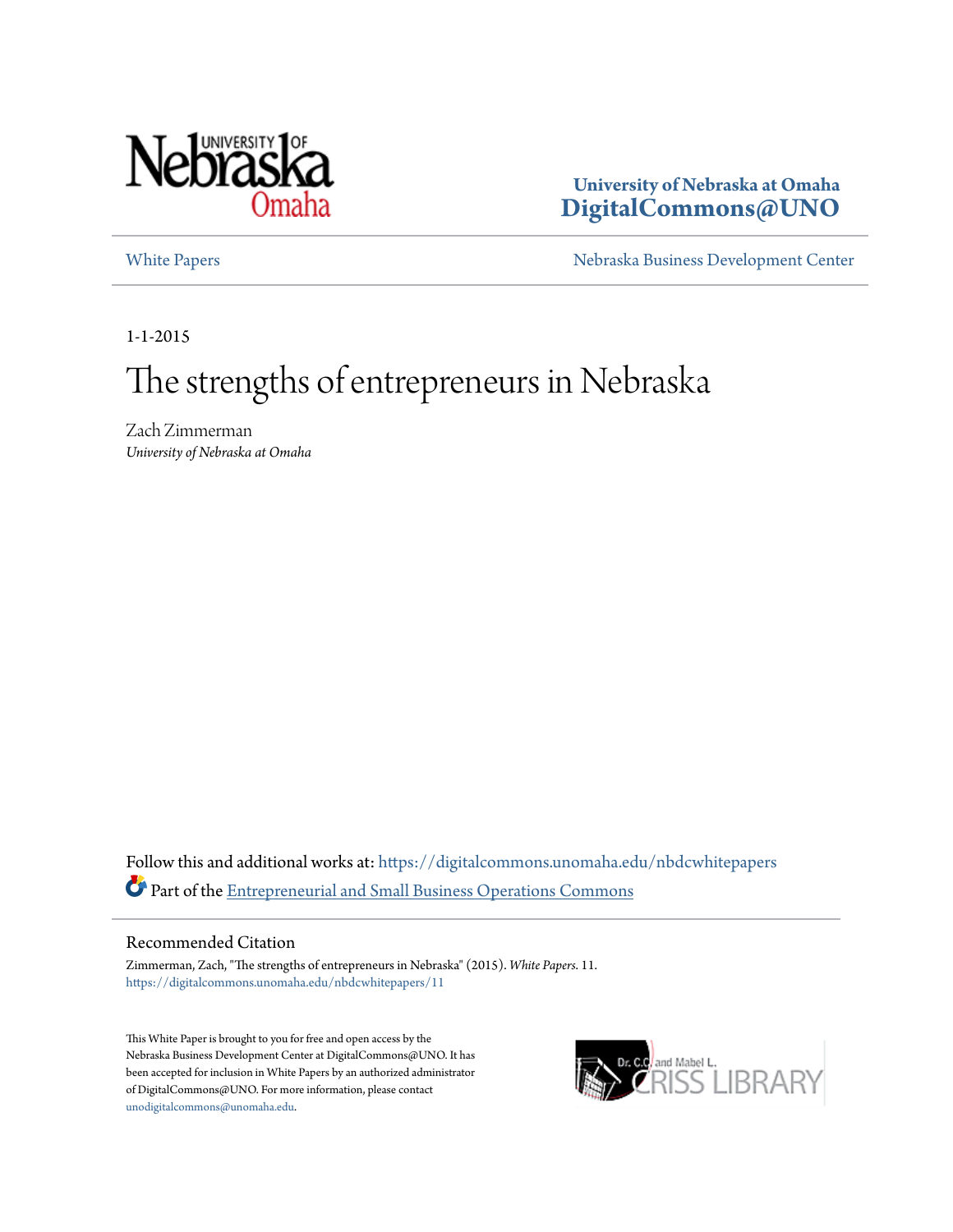

# **The strengths of future entrepreneurs in Nebraska**

*Nebraska has an entrepreneurial spirit embedded in its culture. Wouldn't it be nice to find a way to identify this spirit, articulate it, and then be able to analyze it for the benefit of future entrepreneurs?*

The everyday life, identifying the strengths of an person sometimes can be very challenging.<br>Persons have their own set of qualities that allow them to survive and maybe even thrive in an n everyday life, identifying the strengths of any person sometimes can be very challenging. Persons have their own set of qualities that environment. But what about a business environment? What about in the entrepreneurial world? What is it about some entrepreneurs that allows them to overcome adversity, have insight about the market's problems, and then have the ability to provide solutions? What about the Nebraska business environment? What are the strengths of the Nebraska entrepreneur?

Recently Lincoln, Nebraska was named the 6th best city in the nation to start and own a business, according to Forbes magazine August 2014 edition. Likewise, Omaha, Nebraska has been cited numerous times as a leader in developing a healthy economy. Nebraska has an entrepreneurial spirit embedded into its culture. Wouldn't it be nice to find a way to identify this spirit, articulate it, and then be able analyze it for the benefit of future entrepreneurs? This was the intent of a recent study conducted by the Southeast Community College Entrepreneurship Center, Lincoln Public Schools, University of Nebraska – Lincoln, and the Nebraska Business Development Center.

# Study sees surprising results

Education is wonderful for obvious reasons, but a side benefit of a having a central place for people to come and learn, is that it creates a wonderful "bottle neck." If a person assumes that many of Nebraska's future entrepreneurs and small business owners are sitting right now in a place of learning, then a person can identify them, locate them, and maybe even ask them a few questions about their strengths.

Not all future entrepreneurs and business owners are in class right now, but a person can assume that if an individual is interested in a business related field then they might have a greater probability of finding themselves starting, running, and growing

*Lincoln was recently named 6th best city in the nation to start and own a business according to Forbes Magazine.*

a business in the future. Therefore, these individuals might be taking a class or two about management, information systems, finance, or other business related topic.

These students may not know it yet, but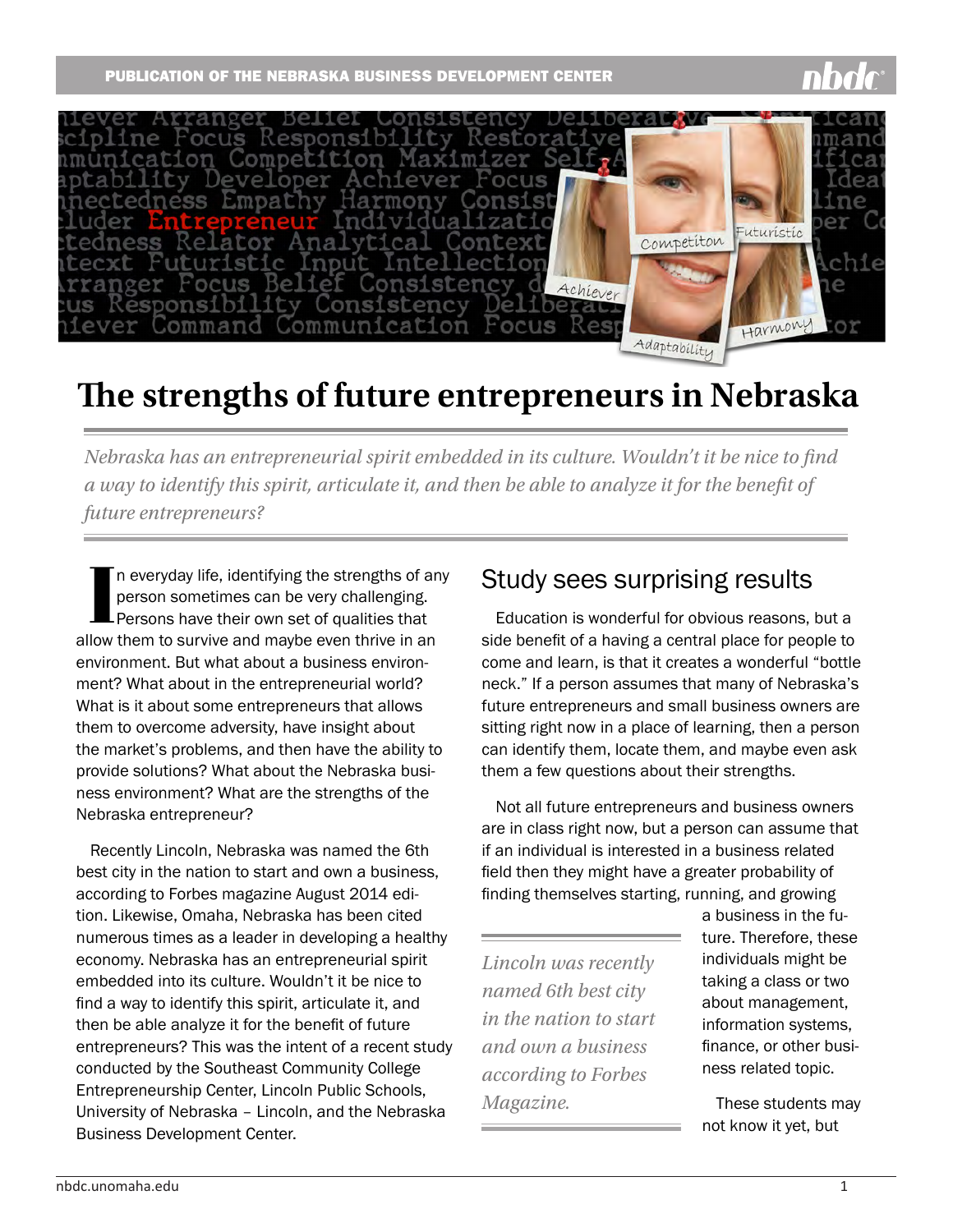this interest may lead them down the path of business ownership and becoming an entrepreneur.

So we have identified our sample group, but what are we going to ask them? Gallup's StrengthsFinder has been used by organizations worldwide for nearly 20 years. This assessment is a series of questions that allows the user to gain a higher level of self-awareness. Gallup, headquartered in Omaha, has spent years researching, articulating, and labeling specific talent themes each person may have based upon responses to a series of questions.

Gallup has generated 34 different categories of talent themes allowing the user to gain a wonderful perspective of self-actualization. For example, if a person possesses the "Achiever" talent they demonstrate above average tendencies for drive, ambition, and accomplishment. Or if a person demonstrates the "Connectedness" talent they may be more likely to believe in something that is greater than themselves.

Articulating talents can be very challenging. Over the past 20 years, Gallup has fine-tuned its StrengthFinder to provide users unique points of view about themselves, their talents, and the reasons why they may behave in certain manners in certain situations. Gallup StrengthsFinder provides a user with a "Top 5" talents analysis. These signature strengths act as a user's dominate strength traits. Gallup then provides the user with a description of each strength, allowing a user to be aware of certain tendencies.

Many corporations find this information very useful when understanding the people in a particular work environment. Human Resource departments have been using this method for years when screening and selecting employees. What if this methodology was applied to a large group of students that are likely to become entrepreneurs? What about applying the StrengthFinder to specific Nebraska students that have shown an interest in the field of business? Would there be trends in particular talents? If so, what would a large group of business students "top 5" be?

This study approached 3 institutions of learning; Southeast Community College, University of Nebraska

– Lincoln, and Lincoln Public School Entrepreneurial Focus Program and asked if they would survey students participating in a business related field to take the Gallup's StrengthFinder. They graciously agreed and the results were surprising.

# What the numbers reveal

The data produced responses from 1,252 business students. All of these students were studying in a business related field and attending school in the Lincoln metropolitan area. Of these business students; 969 were attending University of Nebraska – Lincoln College of Business Administration, 212 were attending South-

*Future Nebraska entrepreneurs may have strengths and talents that will complement the future growth of the good life in Nebraska.* 

east Community College's Business Program with a focus in Entrepreneurship, and 71 were attending Lincoln Public School's Entrepreneurship Focus Program. The results of a student's Gallup's StrengthFinder "Top 5" were recorded and the added to that strength's total. The raw data was recorded and a particular strength was accumu-

lated if that strength appeared in a student's Top 5. For example, if the Achiever strength appeared as a 3 in a student's Top 5, then Achiever would receive a point. These scores were added for each student's strength and resulted in a cumulative score producing a Top 5 and Bottom 5 of the data set.

The results are as follows:

# Top Five Strengths of Data Set

#### ACHIEVER (408 )

"Your Achiever theme helps explain your drive. Achiever describes a constant need for achievement. You feel as if every day starts at zero. By the end of the day you must achieve something tangible in order to feel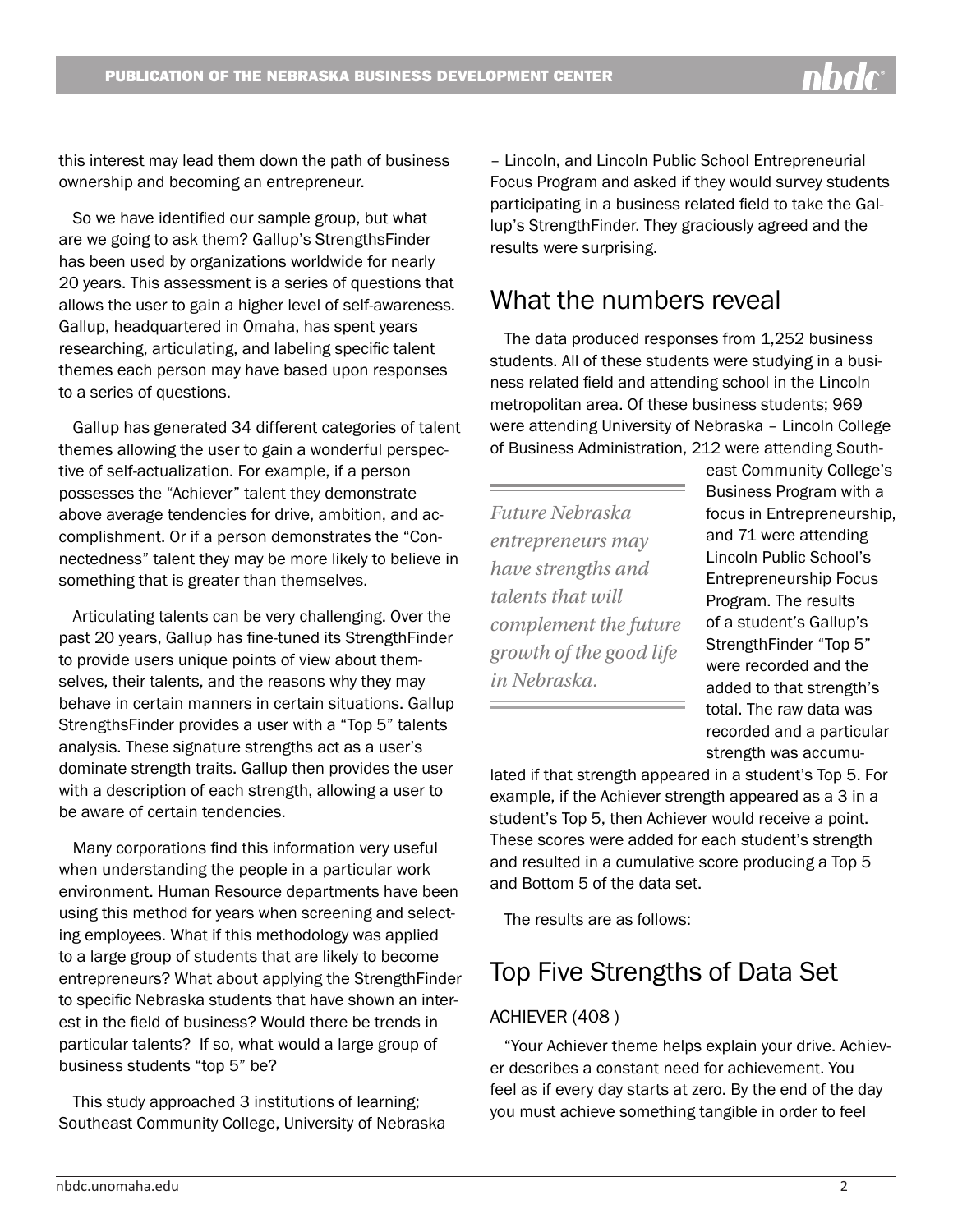good about yourself. And by "every day" you mean every single day — workdays, weekends, vacations."—Gallup's **StrengthFinder** 

#### COMPETITION (374)

"Competition is rooted in comparison. When you look at the world, you are instinctively aware of other people's performance. Their performance is the ultimate yardstick. No matter how hard you tried, no matter how worthy your intentions, if you reached your goal but did not outperform your peers, the achievement feels hollow." —Gallup's StrengthFinder

#### HARMONY (295)

"You look for areas of agreement. In your view there is little to be gained from conflict and friction, so you seek to hold them to a minimum. When you know that the people around you hold differing views, you try to find the common ground. You try to steer them away from confrontation and toward harmony."—Gallup's Strength-Finder

#### ADAPTABILITY (292)

"You live in the moment. You don't see the future as a fixed destination. Instead, you see it as a place that you create out of the choices that you make right now. And so you discover your future one choice at a time. This doesn't mean that you don't have plans. You probably do. But this theme of Adaptability does enable you to respond willingly to the demands of the moment even if they pull you away from your plans."—Gallup's Strength-Finder

#### FUTURISTIC ( 260)

"Wouldn't it be great if . . ." You are the kind of person who loves to peer over the horizon. The future fascinates you. As if it were projected on the wall, you see in detail what the future might hold, and this detailed picture keeps pulling you forward, into tomorrow. While the exact content of the picture will depend on your other strengths and interests — a better product, a better team, a better life, or a better world — it will always be inspirational to you."—Gallup's StrengthFinder

# Bottom Five Strengths

### SELF-ASSURANCE (45)

"Self-Assurance is similar to self-confidence. In the deepest part of you, you have faith in your strengths. You know that you are able — able to take risks, able to meet new challenges, able to stake claims, and, most important, able to deliver. But Self-Assurance is more than just self-confidence. Blessed with the theme of Self-Assurance, you have confidence not only in your abilities but in your judgment."—Gallup's StrengthFinder

#### CONNECTEDNESS (46)

"Things happen for a reason. You are sure of it. You are sure of it because in your soul you know that we are all connected. Yes, we are individuals, responsible for our own judgments and in possession of our own free will, but nonetheless we are part of something larger. Some may call it the collective unconscious. Others may label it spirit or life force"—Gallup's StrengthFinder

#### ARRANGER (88)

"You are a conductor. When faced with a complex situation involving many factors, you enjoy managing all of the variables, aligning and realigning them until you are sure you have arranged them in the most productive configuration possible. In your mind there is nothing special about what you are doing. You are simply trying to figure out the best way to get things done. But others, lacking this theme, will be in awe of your ability." —Gallup's StrengthFinder

#### INTELLECTION (103)

"You like to think. You like mental activity. You like exercising the "muscles" of your brain, stretching them in multiple directions. This need for mental activity may be focused; for example, you may be trying to solve a problem or develop an idea or understand another person's feelings. The exact focus will depend on your other strengths."—Gallup StrengthFinder